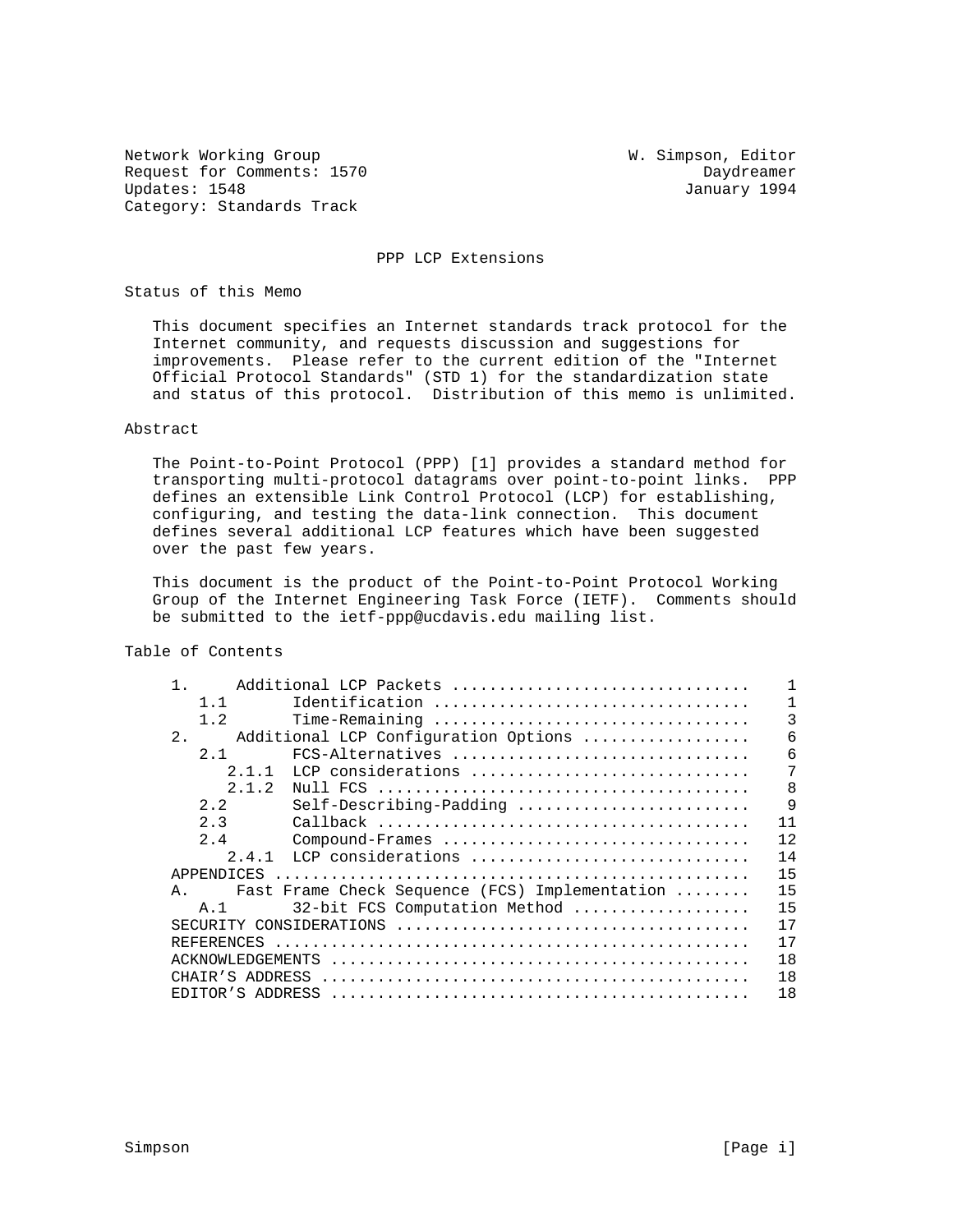## 1. Additional LCP Packets

 The Packet format and basic facilities are already defined for LCP [1].

 Up-to-date values of the LCP Code field are specified in the most recent "Assigned Numbers" RFC [2]. This specification concerns the following values:

| Identification<br>12 |
|----------------------|
|----------------------|

13 Time-Remaining

## 1.1. Identification

Description

 This Code provides a method for an implementation to identify itself to its peer. This Code might be used for many diverse purposes, such as link troubleshooting, license enforcement, etc.

 Identification is a Link Maintenance packet. Identification packets MAY be sent at any time, including before LCP has reached the Opened state.

 The sender transmits a LCP packet with the Code field set to 12 (Identification), the Identifier field set, the local Magic-Number (if any) inserted, and the Message field filled with any desired data, but not exceeding the default MRU minus eight.

 Receipt of an Identification packet causes the RXR or RUC event. There is no response to the Identification packet.

 Receipt of a Code-Reject for the Identification packet SHOULD generate the RXJ+ (permitted) event.

Rationale:

 This feature is defined as part of LCP, rather than as a separate PPP Protocol, in order that its benefits may be available during the earliest possible stage of the Link Establishment phase. It allows an operator to learn the identification of the peer even when negotiation is not converging. Non-LCP packets cannot be sent during the Link Establishment phase.

Simpson [Page 1] [Page 1] [Page 1] [Page 1] [Page 1] [Page 1] [Page 1] [Page 1] [Page 1] [Page 1] [Page 1] [Page 1] [Page 1] [Page 1] [Page 1] [Page 1] [Page 1] [Page 1] [Page 1] [Page 1] [Page 1] [Page 1] [Page 1] [Page 1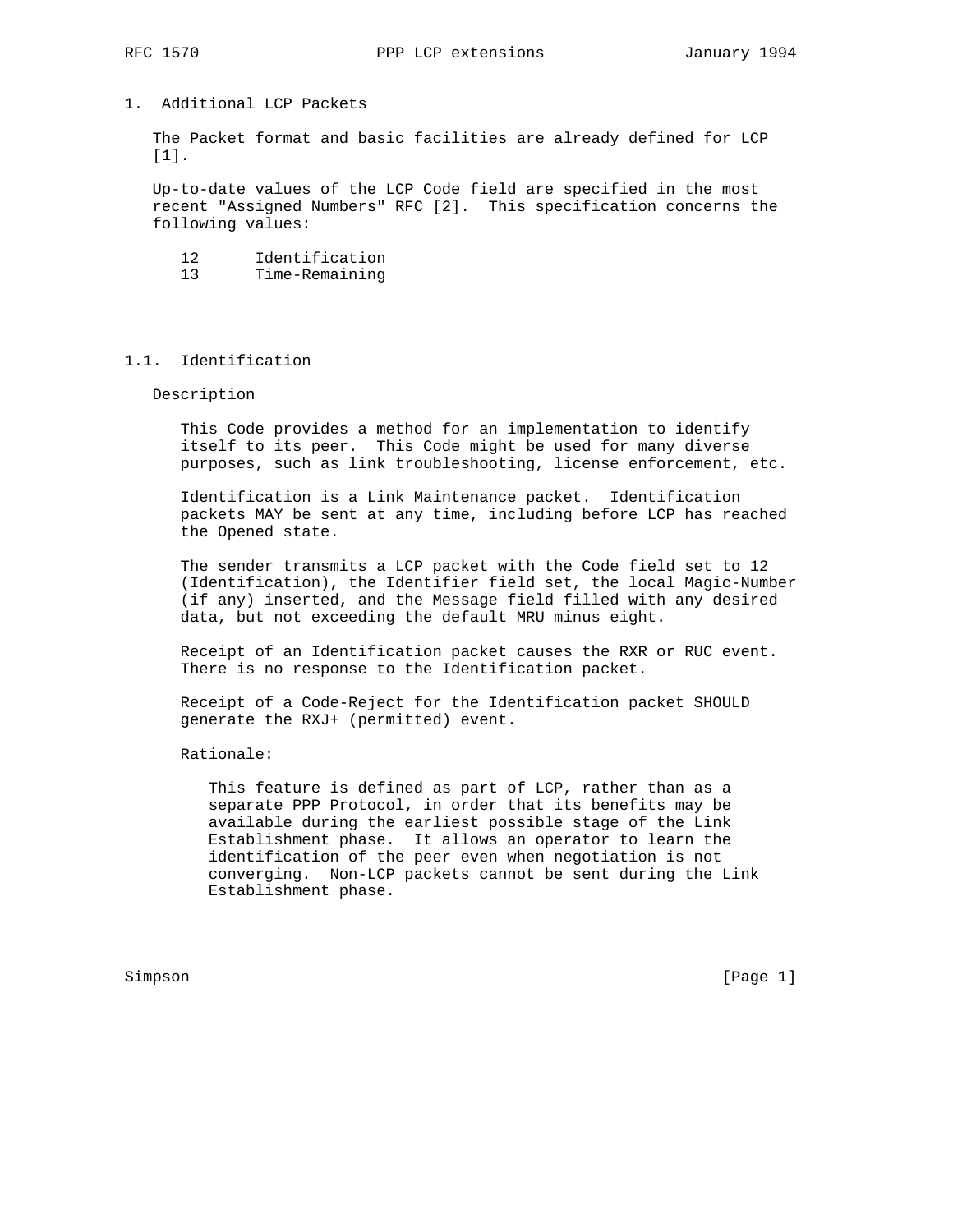This feature is defined as a separate LCP Code, rather than a Configuration-Option, so that the peer need not include it with other items in configuration packet exchanges, and handle "corrected" values or "rejection", since its generation is both rare and in one direction. It is recommended that Identification packets be sent whenever a Configure-Reject is sent or received, as a final message when negotiation fails to converge, and when LCP reaches the Opened state.

 A summary of the Identification packet format is shown below. The fields are transmitted from left to right.

0  $1$  2 3 0 1 2 3 4 5 6 7 8 9 0 1 2 3 4 5 6 7 8 9 0 1 2 3 4 5 6 7 8 9 0 1 +-+-+-+-+-+-+-+-+-+-+-+-+-+-+-+-+-+-+-+-+-+-+-+-+-+-+-+-+-+-+-+-+ | Code | Identifier | Length | +-+-+-+-+-+-+-+-+-+-+-+-+-+-+-+-+-+-+-+-+-+-+-+-+-+-+-+-+-+-+-+-+ Magic-Number +-+-+-+-+-+-+-+-+-+-+-+-+-+-+-+-+-+-+-+-+-+-+-+-+-+-+-+-+-+-+-+-+ | Message ... +-+-+-+-+-+-+-+-+

Code

12 for Identification

### Identifier

The Identifier field MUST be changed for each Identification sent.

#### Length

 $>= 8$ 

Magic-Number

 The Magic-Number field is four octets and aids in detecting links which are in the looped-back condition. Until the Magic-Number Configuration Option has been successfully negotiated, the Magic- Number MUST be transmitted as zero. See the Magic-Number Configuration Option for further explanation.

### Message

 The Message field is zero or more octets, and its contents are implementation dependent. It is intended to be human readable, and MUST NOT affect operation of the protocol. It is recommended

Simpson [Page 2]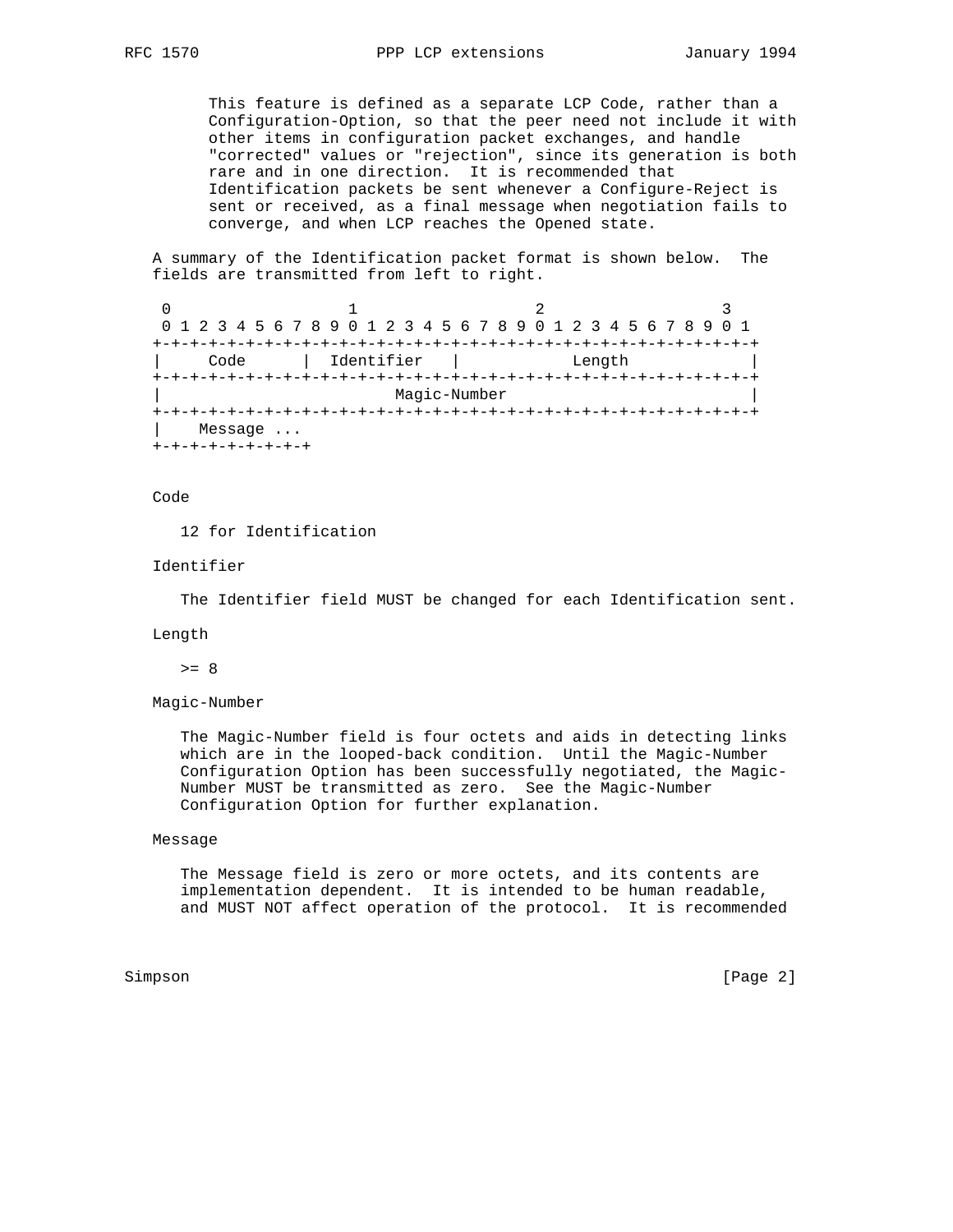that the message contain displayable ASCII characters 32 through 126 decimal. Mechanisms for extension to other character sets are the topic of future research. The size is determined from the Length field.

Implementation Note:

 The Message will usually contain such things as the sender's hardware type, PPP software revision level, and PPP product serial number, MIB information such as link speed and interface name, and any other information that the sender thinks might be useful in debugging connections. The format is likely to be different for each implementor, so that those doing serial number tracking can validate their numbers. A robust implementation SHOULD treat the Message as displayable text, and SHOULD be able to receive and display a very long Message.

#### 1.2. Time-Remaining

#### Description

 This Code provides a mechanism for notifying the peer of the time remaining in this session.

 The nature of this information is advisory only. It is intended that only one side of the connection will send this packet (generally a "network access server"). The session is actually concluded by the Terminate-Request packet.

 Time-Remaining is a Link Maintenance packet. Time-Remaining packets may only be sent in the LCP Opened state.

 The sender transmits a LCP packet with the Code field set to 13 (Time-Remaining), the Identifier field set, the local Magic-Number (if any) inserted, and the Message field filled with any desired data, but not exceeding the peer's established MRU minus twelve.

 Receipt of an Time-Remaining packet causes the RXR or RUC event. There is no response to the Time-Remaining packet.

 Receipt of a Code-Reject for the Time-Remaining packet SHOULD generate the RXJ+ (permitted) event.

Rationale:

This notification is defined as a separate LCP Code, rather

Simpson [Page 3]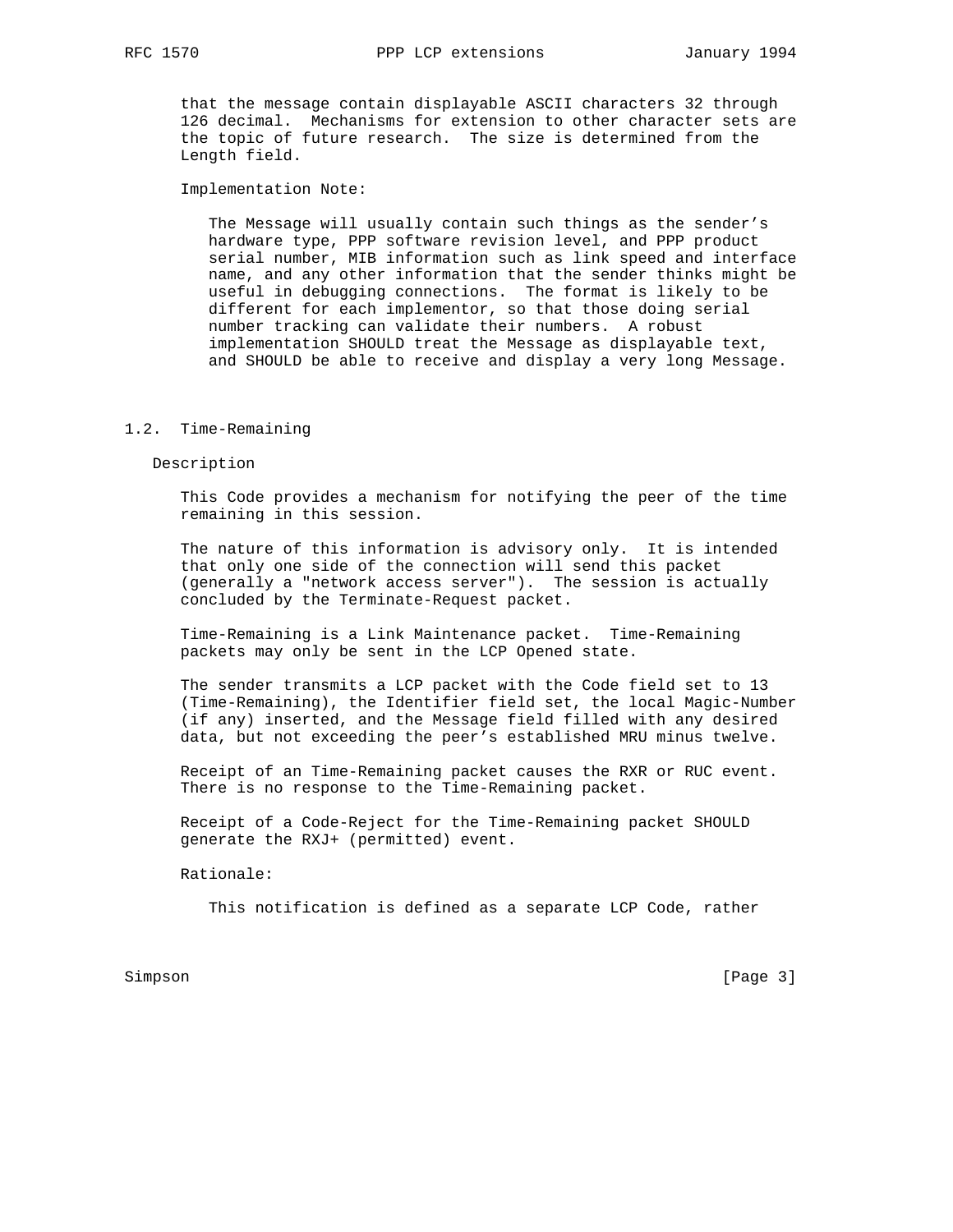than a Configuration-Option, in order that changes and warning messages may occur dynamically during the session, and that the information might be determined after Authentication has occurred. Typically, this packet is sent when the link enters Network-Layer Protocol phase, and at regular intervals throughout the session, particularly near the end of the session.

 A summary of the Time-Remaining packet format is shown below. The fields are transmitted from left to right.

0  $1$  2 3 0 1 2 3 4 5 6 7 8 9 0 1 2 3 4 5 6 7 8 9 0 1 2 3 4 5 6 7 8 9 0 1 +-+-+-+-+-+-+-+-+-+-+-+-+-+-+-+-+-+-+-+-+-+-+-+-+-+-+-+-+-+-+-+-+ | Code | Identifier | Length | +-+-+-+-+-+-+-+-+-+-+-+-+-+-+-+-+-+-+-+-+-+-+-+-+-+-+-+-+-+-+-+-+ | Magic-Number | +-+-+-+-+-+-+-+-+-+-+-+-+-+-+-+-+-+-+-+-+-+-+-+-+-+-+-+-+-+-+-+-+ | Seconds-Remaining | +-+-+-+-+-+-+-+-+-+-+-+-+-+-+-+-+-+-+-+-+-+-+-+-+-+-+-+-+-+-+-+-+ | Message ... +-+-+-+-+-+-+-+-+

## Code

13 for Time-Remaining

### Identifier

The Identifier field MUST be changed for each Time-Remaining sent.

### Length

 $>= 12$ 

# Magic-Number

 The Magic-Number field is four octets and aids in detecting links which are in the looped-back condition. Until the Magic-Number Configuration Option has been successfully negotiated, the Magic- Number MUST be transmitted as zero. See the Magic-Number Configuration Option for further explanation.

Seconds-Remaining

 The Seconds-Remaining field is four octets and indicates the number of integral seconds remaining in this session. This 32 bit

Simpson [Page 4] [Page 4] [Page 4] [Page 4] [Page 4] [Page 4] [Page 4] [Page 4] [Page 4] [Page 4] [Page 4] [Page 4] [Page 4] [Page 4] [Page 4] [Page 4] [Page 4] [Page 4] [Page 4] [Page 4] [Page 4] [Page 4] [Page 4] [Page 4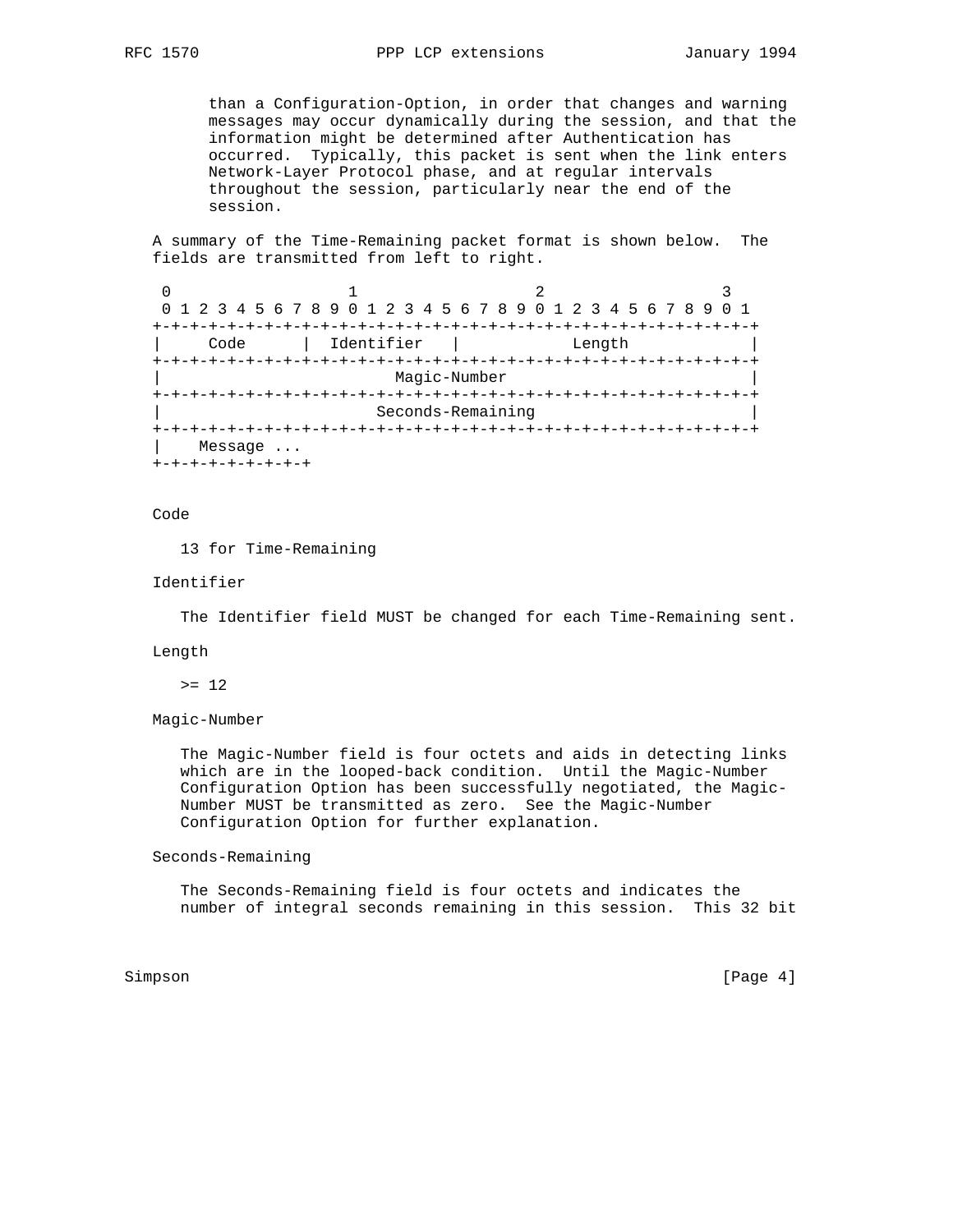unsigned value is sent most significant octet first. A value of 0xffffffff (all ones) represents no timeout, or "forever".

# Message

 The Message field is zero or more octets, and its contents are implementation dependent. It is intended to be human readable, and MUST NOT affect operation of the protocol. It is recommended that the message contain displayable ASCII characters 32 through 126 decimal. Mechanisms for extension to other character sets are the topic of future research. The size is determined from the Length field.

Simpson [Page 5]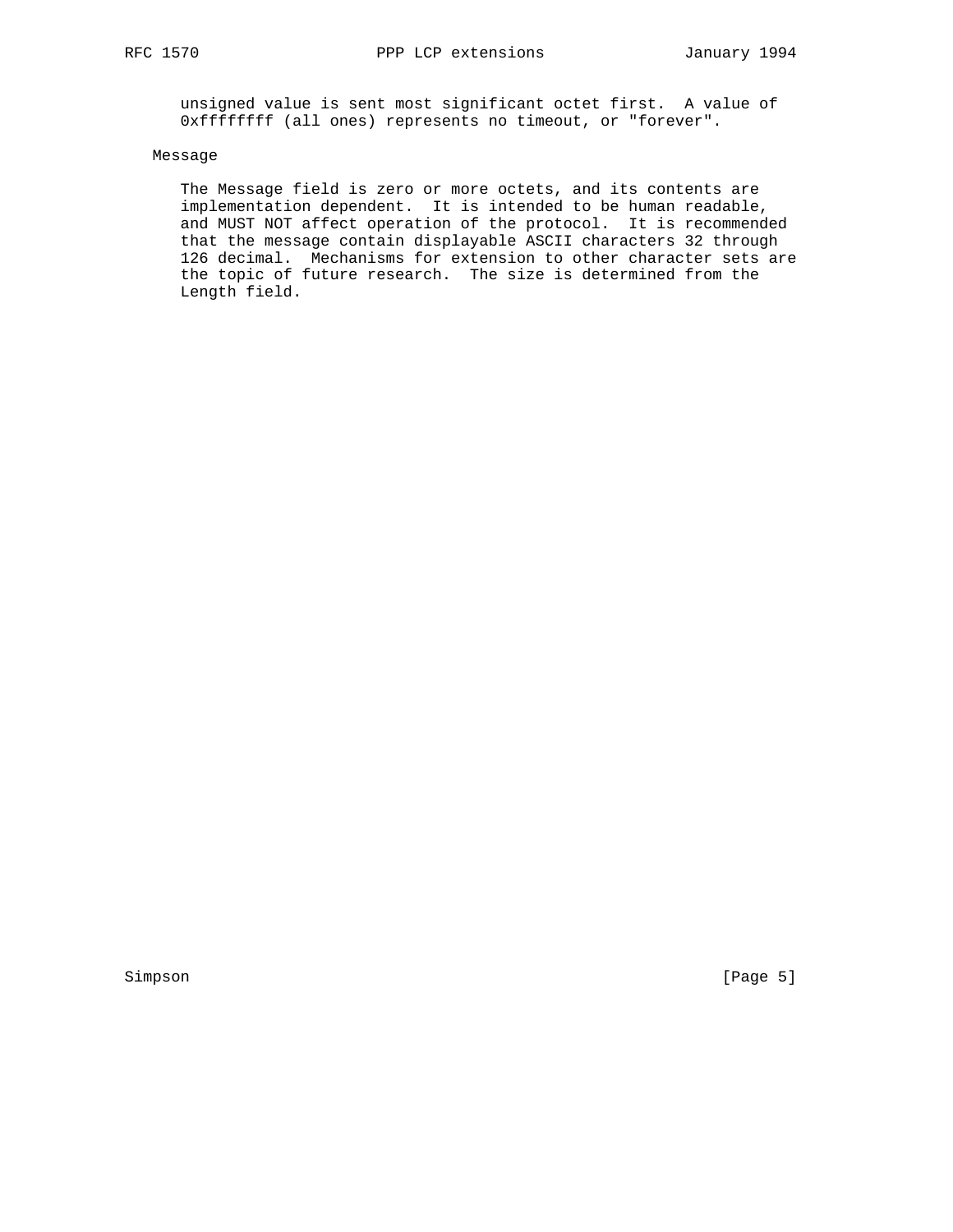- 
- 2. Additional LCP Configuration Options

 The Configuration Option format and basic options are already defined for LCP [1].

 Up-to-date values of the LCP Option Type field are specified in the most recent "Assigned Numbers" RFC [2]. This document concerns the following values:

- 9 FCS-Alternatives
- 10 Self-Describing-Padding
- 13 Callback
- 15 Compound-Frames

## 2.1. FCS-Alternatives

Description

 This Configuration Option provides a method for an implementation to specify another FCS format to be sent by the peer, or to negotiate away the FCS altogether.

 This option is negotiated separately in each direction. However, it is not required that an implementation be capable of concurrently generating a different FCS on each side of the link.

 The negotiated FCS values take effect only during Authentication and Network-Layer Protocol phases. Frames sent during any other phase MUST contain the default FCS.

 A summary of the FCS-Alternatives Configuration Option format is shown below. The fields are transmitted from left to right.

|  |  | 0 1 2 3 4 5 6 7 8 9 0 1 2 3 4 5 6 7 8 9 0 1 2 3 |      |  |  |  |  |  |  |  |  |  |  |  |                  |  |  |  |  |  |  |  |  |  |  |
|--|--|-------------------------------------------------|------|--|--|--|--|--|--|--|--|--|--|--|------------------|--|--|--|--|--|--|--|--|--|--|
|  |  |                                                 |      |  |  |  |  |  |  |  |  |  |  |  |                  |  |  |  |  |  |  |  |  |  |  |
|  |  |                                                 | Type |  |  |  |  |  |  |  |  |  |  |  | Length   Options |  |  |  |  |  |  |  |  |  |  |
|  |  |                                                 |      |  |  |  |  |  |  |  |  |  |  |  |                  |  |  |  |  |  |  |  |  |  |  |

Type

9

Simpson [Page 6] [Page 6] [Page 6] [Page 6] [Page 6] [Page 6] [Page 6] [Page 6] [Page 6] [Page 6] [Page 6] [Page 6] [Page 6] [Page 6] [Page 6] [Page 6] [Page 6] [Page 6] [Page 6] [Page 6] [Page 6] [Page 6] [Page 6] [Page 6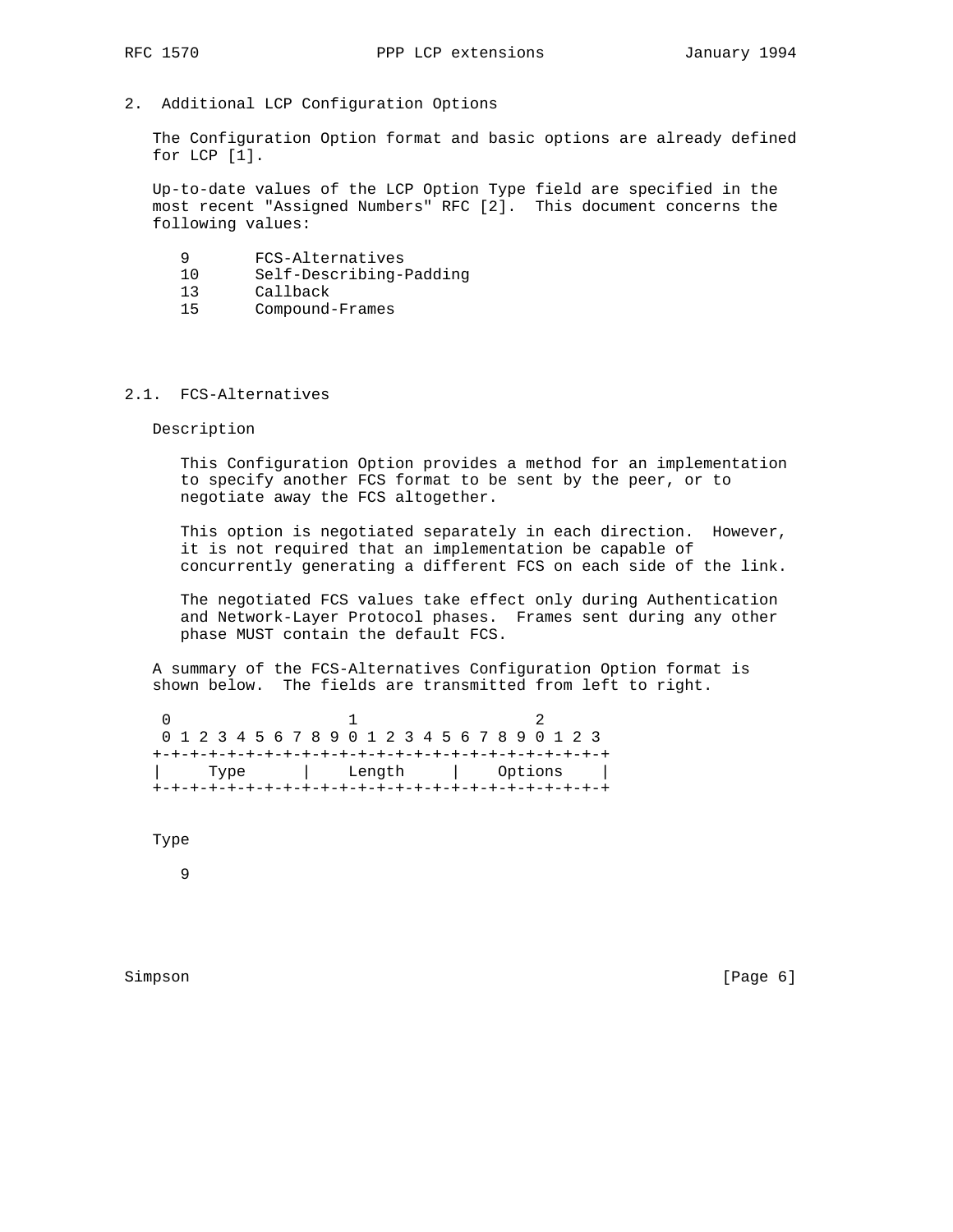Length

3

# Options

 This field is one octet, and is comprised of the "logical or" of the following values:

- 1 Null FCS
- 2 CCITT 16-bit FCS
- 4 CCITT 32-bit FCS

Implementation Note:

 For most PPP HDLC framed links, the default FCS is the CCITT 16 bit FCS. Some framing techniques and high speed links may use another format as the default FCS.

## 2.1.1. LCP considerations

 The link can be subject to loss of state, and the LCP can re negotiate at any time. When the LCP begins renegotiation or termination, it is recommended that the LCP Configure-Request or Terminate-Request packet be sent with the last negotiated FCS, then change to the default FCS, and a duplicate LCP packet is sent with the default FCS. The Identifier field SHOULD NOT be incremented for each such duplicate packet.

 On receipt of a LCP Configure-Request or Terminate-Request packet, the implementation MUST change to the default FCS for both transmission and reception. If a Request packet is received which contains a duplicate Identifier field, a new reply MUST be generated.

Implementation Notes:

 The need to send two packets is only necessary after the Alternative-FCS has already been negotiated. It need not occur during state transitions when there is a natural indication that the default FCS is in effect, such as the Down and Up events. It is necessary to send two packets in the Ack-Sent and Opened states, since the peer could mistakenly believe that the link has Opened.

 It is possible to send a single 48-bit FCS which is a combination of the 16-bit and 32-bit FCS. This may be sent instead of sending

Simpson [Page 7]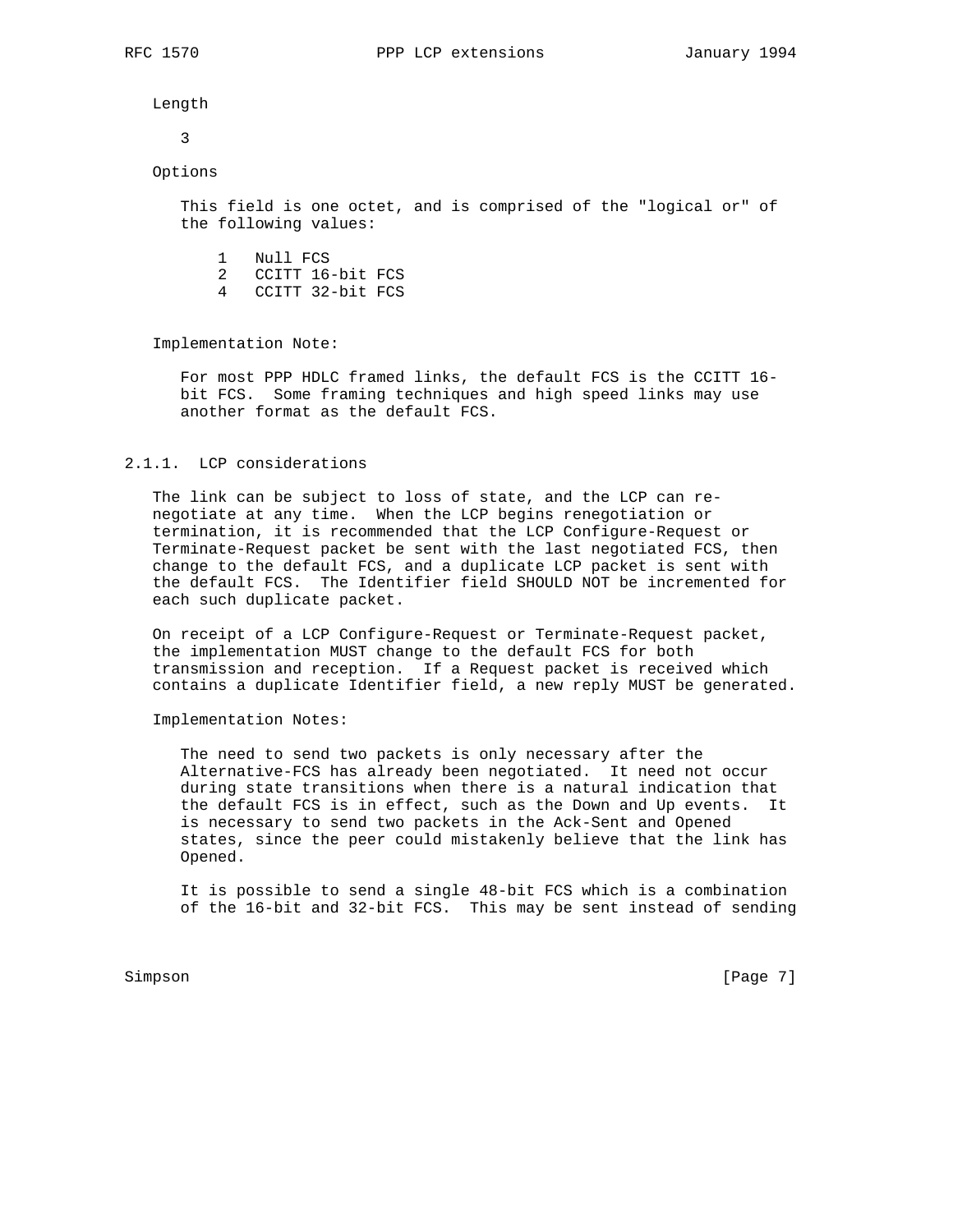the two packets described above. We have not standardized this procedure because of intellectual property concerns. If such a 48-bit FCS is used, it MUST only be used for LCP packets.

# 2.1.2. Null FCS

 The Null FCS SHOULD only be used for those network-layer and transport protocols which have an end-to-end checksum available, such as TCP/IP, or UDP/IP with the checksum enabled. That is, the Null FCS option SHOULD be negotiated together with another non-null FCS option in a heterogeneous environment.

 When a configuration (LCP or NCP) or authentication packet is sent, the FCS MUST be included. When a configuration (LCP or NCP) or authentication packet is received, the FCS MUST be verified.

There are several cases to be considered:

Null FCS alone

 The sender generates the FCS for those frames which require the FCS before sending the frame.

 When a frame is received, it is not necessary to check the FCS before demultiplexing. Any FCS is treated as padding.

 Receipt of an Authentication or Control packet would be discovered after passing the frame to the demultiplexer. Verification of the FCS can easily be accomplished using one of the software algorithms defined in "PPP in HDLC Framing" [3] (16-bit FCS) and Appendix A (32-bit FCS).

Null FCS with another FCS, using software

This is similar to the above case.

 Those packets which are required to have the FCS (Authentication, Control, or Network-Protocols lacking a checksum) are checked using software after demultiplexing. Packets which fail the FCS test are discarded as usual.

Null FCS with another FCS, using hardware

 A flag is passed with the frame, indicating whether or not it has passed the hardware FCS check. The incorrect FCS MUST be passed with the rest of the data. The frame MUST NOT be discarded until after demultiplexing, and only those frames that require the FCS

Simpson [Page 8]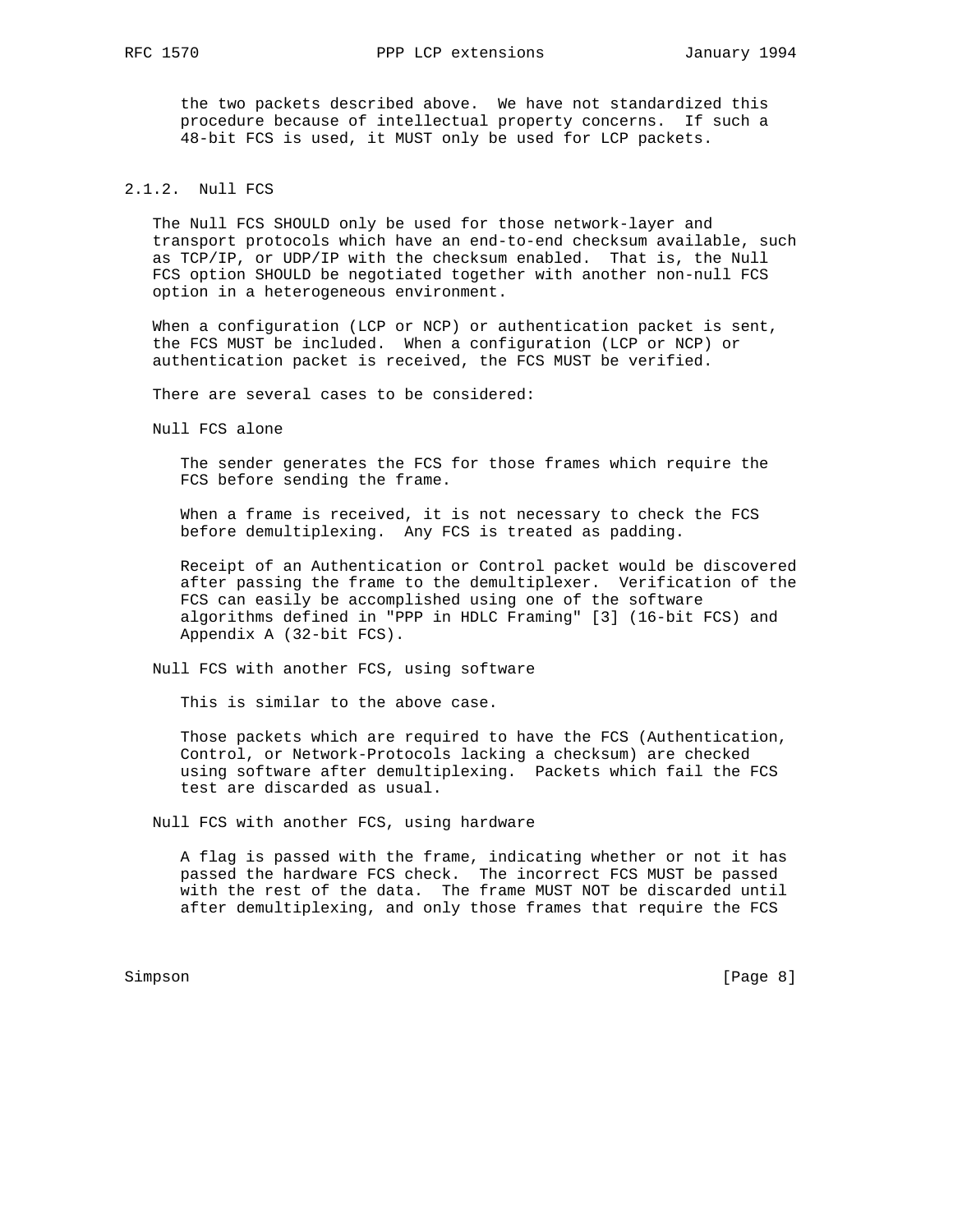are discarded.

 All three FCS forms (Null, 16 and 32) may be used concurrently on different frames when using software. That is probably not possible with most current hardware.

### 2.2. Self-Describing-Padding

Description

 This Configuration Option provides a method for an implementation to indicate to the peer that it understands self-describing pads when padding is added at the end of the PPP Information field.

 This option is most likely to be used when some protocols, such as network-layer or compression protocols, are configured which require detection and removal of any trailing padding. Such special protocols are identified in their respective documents.

 If the option is Rejected, the peer MUST NOT add any padding to the identified special protocols, but MAY add padding to other protocols.

 If the option is Ack'd, the peer MUST follow the procedures for adding self-describing pads, but only to the specifically identified protocols. The peer is not required to add any padding to other protocols.

Implementation Notes:

 This is defined so that the Reject handles either case where the peer does not generate self-describing pads. When the peer never generates padding, it may safely Reject the option. When the peer does not understand the option, it also will not successfully configure a special protocol which requires elimination of pads.

 While some senders might only be capable of adding padding to every protocol or not adding padding to any protocol, by design the receiver need not examine those protocols which do not need the padding stripped.

 To avoid unnecessary configuration handshakes, an implementation which generates padding, and has a protocol configured which requires the padding to be known, SHOULD include this Option in its Configure-Request, and SHOULD

Simpson [Page 9]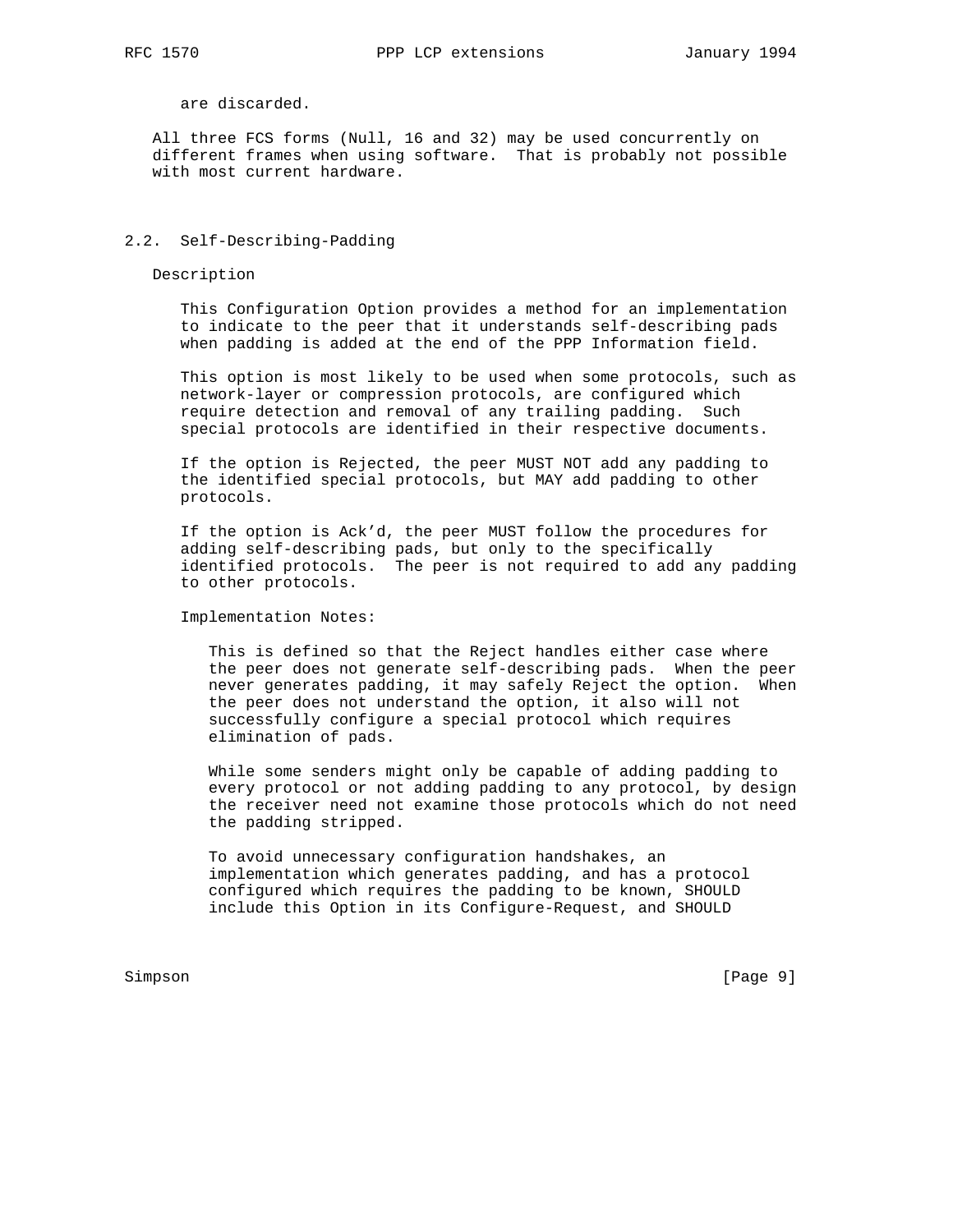Configure-Nak with this Option when it is not present in the peer's Request.

 Each octet of self-describing pad contains the index of that octet. The first pad octet MUST contain the value one (1), which indicates the Padding Protocol to the Compound-Frames option. After removing the FCS, the final pad octet indicates the number of pad octets to remove. For example, three pad octets would contain the values 1, 2, 3.

 The Maximum-Pad-Value (MPV) is also negotiated. Only the values 1 through MPV are used. When no padding would otherwise be required, but the final octet of the PPP Information field contains the value 1 through MPV, at least one self-describing pad octet MUST be added to the frame. If the final octet is greater than MPV, no additional padding is required.

Implementation Notes:

 If any of the pad octets contain an incorrect index value, the entire frame SHOULD be silently discarded. This is intended to prevent confusion with the FCS-Alternatives option, but might not be necessary in robust implementations.

 Since this option is intended to support compression protocols, the Maximum-Pad-Value is specified to limit the likelihood that a frame may actually become longer.

 A summary of the Self-Describing-Padding Configuration Option format is shown below. The fields are transmitted from left to right.

 $0$  1 2 0 1 2 3 4 5 6 7 8 9 0 1 2 3 4 5 6 7 8 9 0 1 2 3 +-+-+-+-+-+-+-+-+-+-+-+-+-+-+-+-+-+-+-+-+-+-+-+-+ | Type | Length | Maximum | +-+-+-+-+-+-+-+-+-+-+-+-+-+-+-+-+-+-+-+-+-+-+-+-+

Type

10

Length

3

Simpson [Page 10]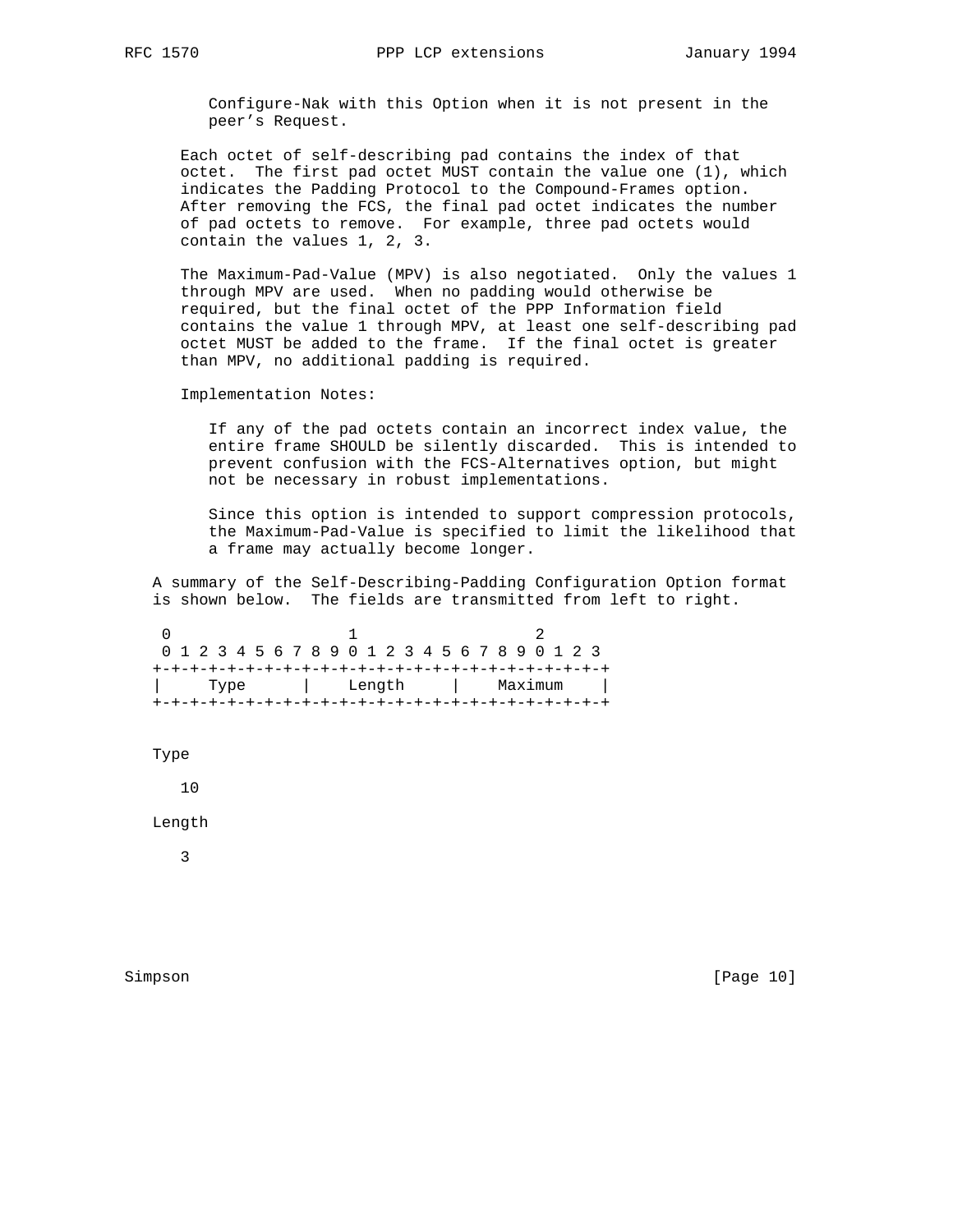#### Maximum

 This field specifies the largest number of padding octets which may be added to the frame. The value may range from 1 to 255, but values of 2, 4, or 8 are most likely.

### 2.3. Callback

Description

 This Configuration Option provides a method for an implementation to request a dial-up peer to call back. This option might be used for many diverse purposes, such as savings on toll charges.

 When Callback is successfully negotiated, and authentication is complete, the Authentication phase proceeds directly to the Termination phase, and the link is disconnected.

 Then, the peer re-establishes the link, without negotiating Callback.

Implementation Notes:

 A peer which agrees to this option SHOULD request the Authentication-Protocol Configuration Option. The user information learned during authentication can be used to determine the user location, or to limit a user to certain locations, or merely to determine whom to bill for the service.

 Authentication SHOULD be requested in turn by the implementation when it is called back, if mutual authentication is desired.

 A summary of the Callback Option format is shown below. The fields are transmitted from left to right.

| 0 1 2 3 4 5 6 7 8 9 0 1 2 3 4 5 6 7 8 9 0 1 2 3 4 5 6 7 8 9 0 1 |  |  |  |  |  |  |  |        |  |  |  |  |  |  |  |                     |  |  |  |  |  |  |  |  |  |  |  |  |  |  |  |
|-----------------------------------------------------------------|--|--|--|--|--|--|--|--------|--|--|--|--|--|--|--|---------------------|--|--|--|--|--|--|--|--|--|--|--|--|--|--|--|
|                                                                 |  |  |  |  |  |  |  |        |  |  |  |  |  |  |  |                     |  |  |  |  |  |  |  |  |  |  |  |  |  |  |  |
| Type                                                            |  |  |  |  |  |  |  | Length |  |  |  |  |  |  |  | Operation   Message |  |  |  |  |  |  |  |  |  |  |  |  |  |  |  |
|                                                                 |  |  |  |  |  |  |  |        |  |  |  |  |  |  |  |                     |  |  |  |  |  |  |  |  |  |  |  |  |  |  |  |

Type

13

Simpson [Page 11]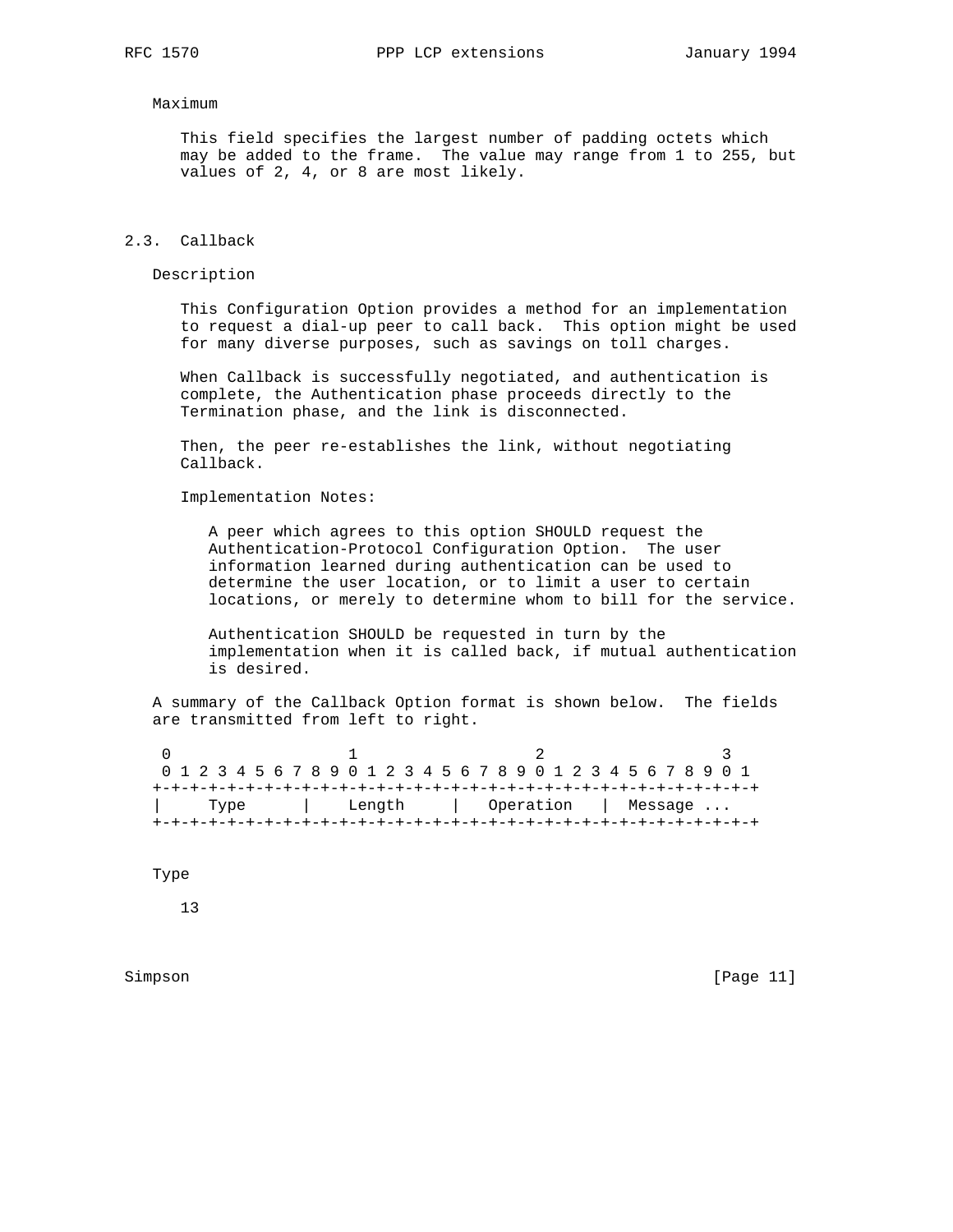Length

 $>= 3$ 

# Operation

 The Operation field is one octet and indicates the contents of the Message field.

- 0 location is determined by user authentication
- 1 Dialing string, the format and contents of which assumes configuration knowledge of the specific device which is making the callback.
- 2 Location identifier, which may or may not be human readable, to be used together with the authentication information for a database lookup to determine the callback location.
- 3 E.164 number.
- 4 Distinguished name.

### Message

 The Message field is zero or more octets, and its general contents are determined by the Operation field. The actual format of the information is site or application specific, and a robust implementation SHOULD support the field as undistinguished octets. The size is determined from the Length field.

 It is intended that only an authorized user will have correct site specific information to make use of the Callback. The codification of the range of allowed usage of this field is outside the scope of this specification.

### 2.4. Compound-Frames

## Description

 This Configuration Option provides a method for an implementation to send multiple PPP encapsulated packets within the same frame. This option might be used for many diverse purposes, such as savings on toll charges.

Simpson [Page 12]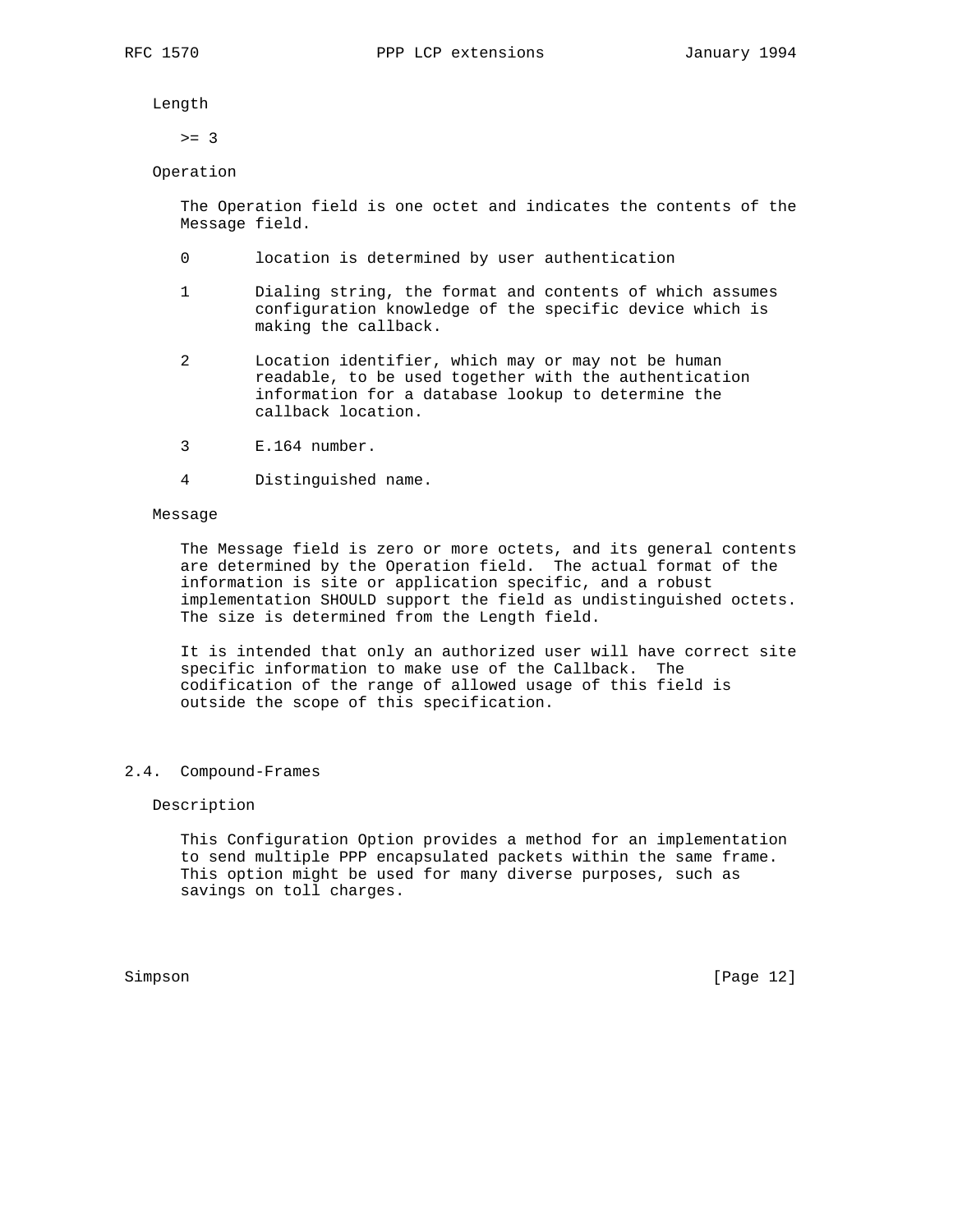Only those PPP Protocols which have determinate lengths or integral length fields may be aggregated into a compound frame.

 When Compound-Frames is successfully negotiated, the sender MAY add additional packets to the same frame. Each packet is immediately followed by another Protocol field, with its attendant datagram.

 When padding is added to the end of the Information field, the procedure described in Self-Describing-Padding is used. Therefore, this option MUST be negotiated together with the Self- Describing-Padding option.

 If the FCS-Alternatives option has been negotiated, self describing padding MUST always be added. That is, the final packet MUST be followed by a series of octets, the first of which contains the value one (1).

 On receipt, the first Protocol field is examined, and the packet is processed as usual. For those datagrams which have a determinate length, the remainder of the frame is returned to the demultiplexor. Each succeeding Protocol field is processed as a separate packet. This processing is complete when a packet is processed which does not have a determinate length, when the remainder of the frame is empty, or when the Protocol field is determined to have a value of one (1).

 The PPP Protocol value of one (1) is reserved as the Padding Protocol. Any following octets are removed as padding.

 A summary of the Compound-Frames Option format is shown below. The fields are transmitted from left to right.

 0 1 0 1 2 3 4 5 6 7 8 9 0 1 2 3 4 5 +-+-+-+-+-+-+-+-+-+-+-+-+-+-+-+-+ | Type | Length | +-+-+-+-+-+-+-+-+-+-+-+-+-+-+-+-+

Type

15

Length

2

Simpson [Page 13]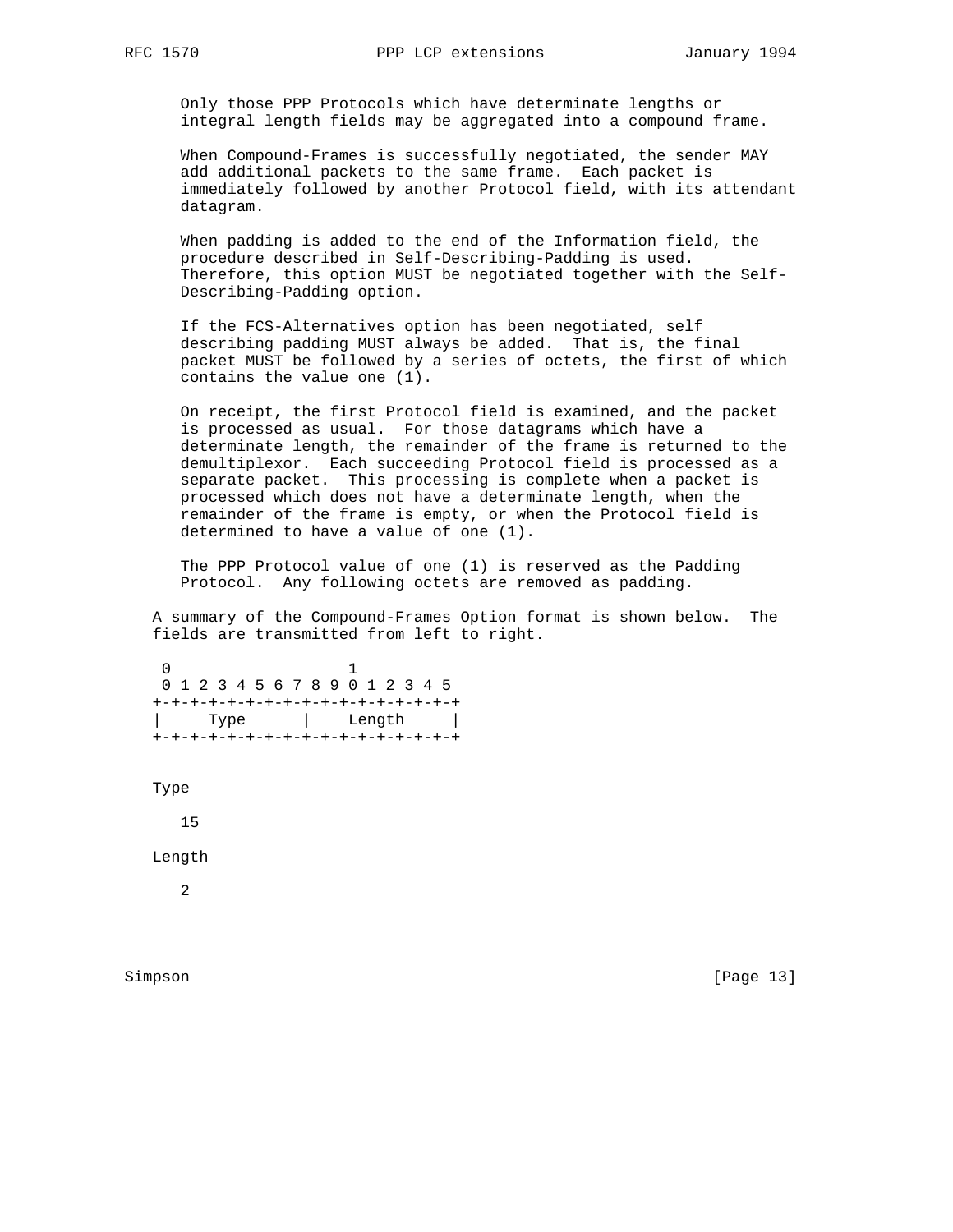# 2.4.1. LCP considerations

 During initial negotiation, the Compound-Frames option can be used to minimize the negotiation latency, by reducing the number of frames exchanged.

 The first LCP Configure-Request packet is sent as usual in a single frame, including the Self-Describing-Padding and Compound-Frames options.

 The peer SHOULD respond with a Configure-Ack, followed in a compound frame by its LCP Configure-Request, and any NCP Configure-Requests desired.

 Upon receipt, the local implementation SHOULD process the Configure- Ack as usual. Since the peer has agreed to send compound frames, the implementation MUST examine the remainder of the frame for additional packets. If the peer also specified the Self-Describing-Padding and Compound-Frames options in its Configure-Request, the local implementation SHOULD retain its Configure-Ack, and further NCP configuration packets SHOULD be added to the return frame.

 Together with the peer's final return frame, the minimum number of frames to complete configuration is 4.

Simpson [Page 14]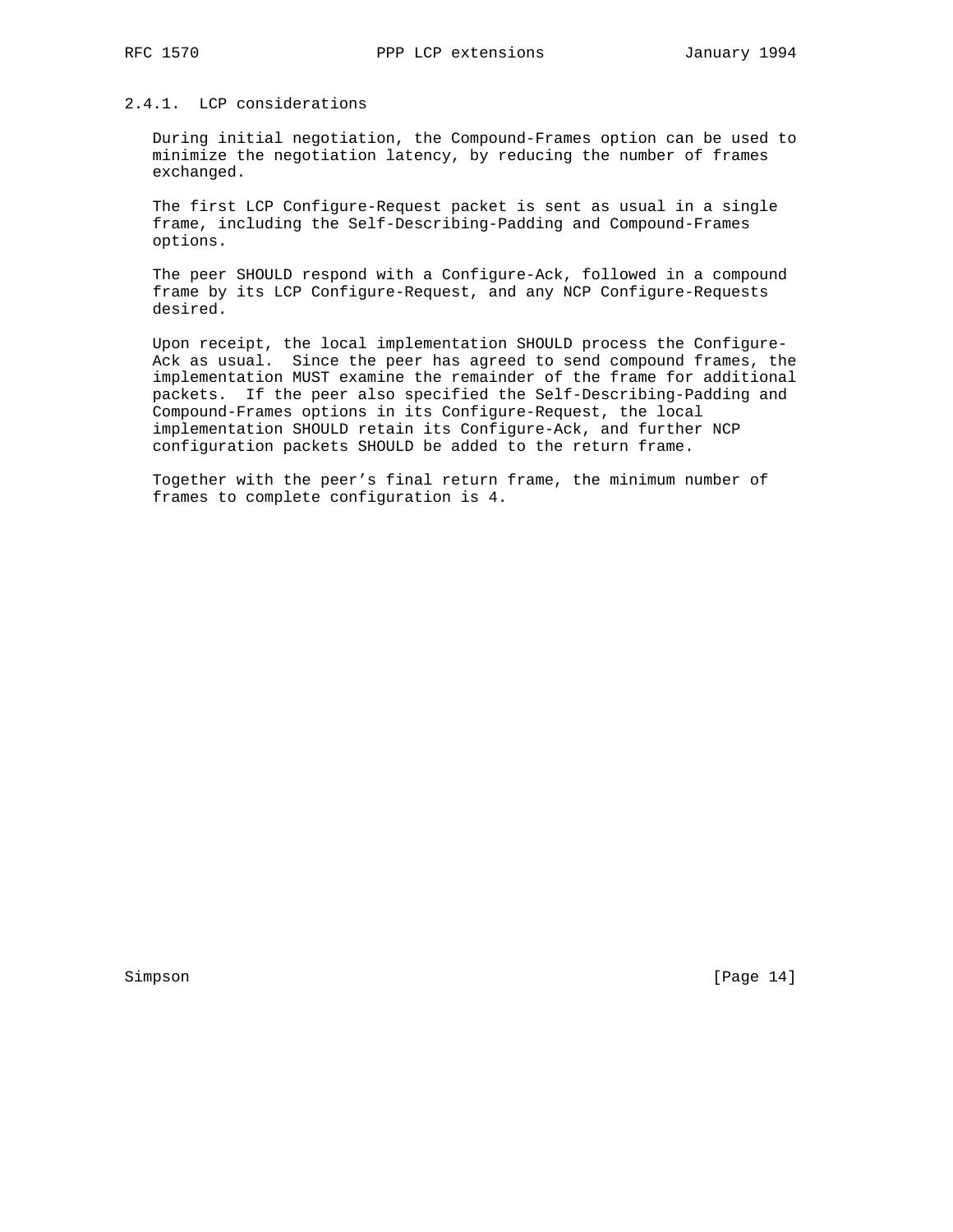- A. Fast Frame Check Sequence (FCS) Implementation
- A.1. 32-bit FCS Computation Method

 The following code provides a table lookup computation for calculating the 32-bit Frame Check Sequence as data arrives at the interface.

 /\* \* u32 represents an unsigned 32-bit number. Adjust the typedef for \* your hardware. \*/ typedef unsigned long u32; static u32 fcstab\_32[256] =  $\{$  0x00000000, 0x77073096, 0xee0e612c, 0x990951ba, 0x076dc419, 0x706af48f, 0xe963a535, 0x9e6495a3, 0x0edb8832, 0x79dcb8a4, 0xe0d5e91e, 0x97d2d988, 0x09b64c2b, 0x7eb17cbd, 0xe7b82d07, 0x90bf1d91, 0x1db71064, 0x6ab020f2, 0xf3b97148, 0x84be41de, 0x1adad47d, 0x6ddde4eb, 0xf4d4b551, 0x83d385c7, 0x136c9856, 0x646ba8c0, 0xfd62f97a, 0x8a65c9ec, 0x14015c4f, 0x63066cd9, 0xfa0f3d63, 0x8d080df5, 0x3b6e20c8, 0x4c69105e, 0xd56041e4, 0xa2677172, 0x3c03e4d1, 0x4b04d447, 0xd20d85fd, 0xa50ab56b, 0x35b5a8fa, 0x42b2986c, 0xdbbbc9d6, 0xacbcf940, 0x32d86ce3, 0x45df5c75, 0xdcd60dcf, 0xabd13d59, 0x26d930ac, 0x51de003a, 0xc8d75180, 0xbfd06116, 0x21b4f4b5, 0x56b3c423, 0xcfba9599, 0xb8bda50f, 0x2802b89e, 0x5f058808, 0xc60cd9b2, 0xb10be924, 0x2f6f7c87, 0x58684c11, 0xc1611dab, 0xb6662d3d, 0x76dc4190, 0x01db7106, 0x98d220bc, 0xefd5102a, 0x71b18589, 0x06b6b51f, 0x9fbfe4a5, 0xe8b8d433, 0x7807c9a2, 0x0f00f934, 0x9609a88e, 0xe10e9818, 0x7f6a0dbb, 0x086d3d2d, 0x91646c97, 0xe6635c01, 0x6b6b51f4, 0x1c6c6162, 0x856530d8, 0xf262004e, 0x6c0695ed, 0x1b01a57b, 0x8208f4c1, 0xf50fc457, 0x65b0d9c6, 0x12b7e950, 0x8bbeb8ea, 0xfcb9887c, 0x62dd1ddf, 0x15da2d49, 0x8cd37cf3, 0xfbd44c65, 0x4db26158, 0x3ab551ce, 0xa3bc0074, 0xd4bb30e2, 0x4adfa541, 0x3dd895d7, 0xa4d1c46d, 0xd3d6f4fb, 0x4369e96a, 0x346ed9fc, 0xad678846, 0xda60b8d0, 0x44042d73, 0x33031de5, 0xaa0a4c5f, 0xdd0d7cc9, 0x5005713c, 0x270241aa, 0xbe0b1010, 0xc90c2086, 0x5768b525, 0x206f85b3, 0xb966d409, 0xce61e49f, 0x5edef90e, 0x29d9c998, 0xb0d09822, 0xc7d7a8b4, 0x59b33d17, 0x2eb40d81, 0xb7bd5c3b, 0xc0ba6cad,

Simpson [Page 15]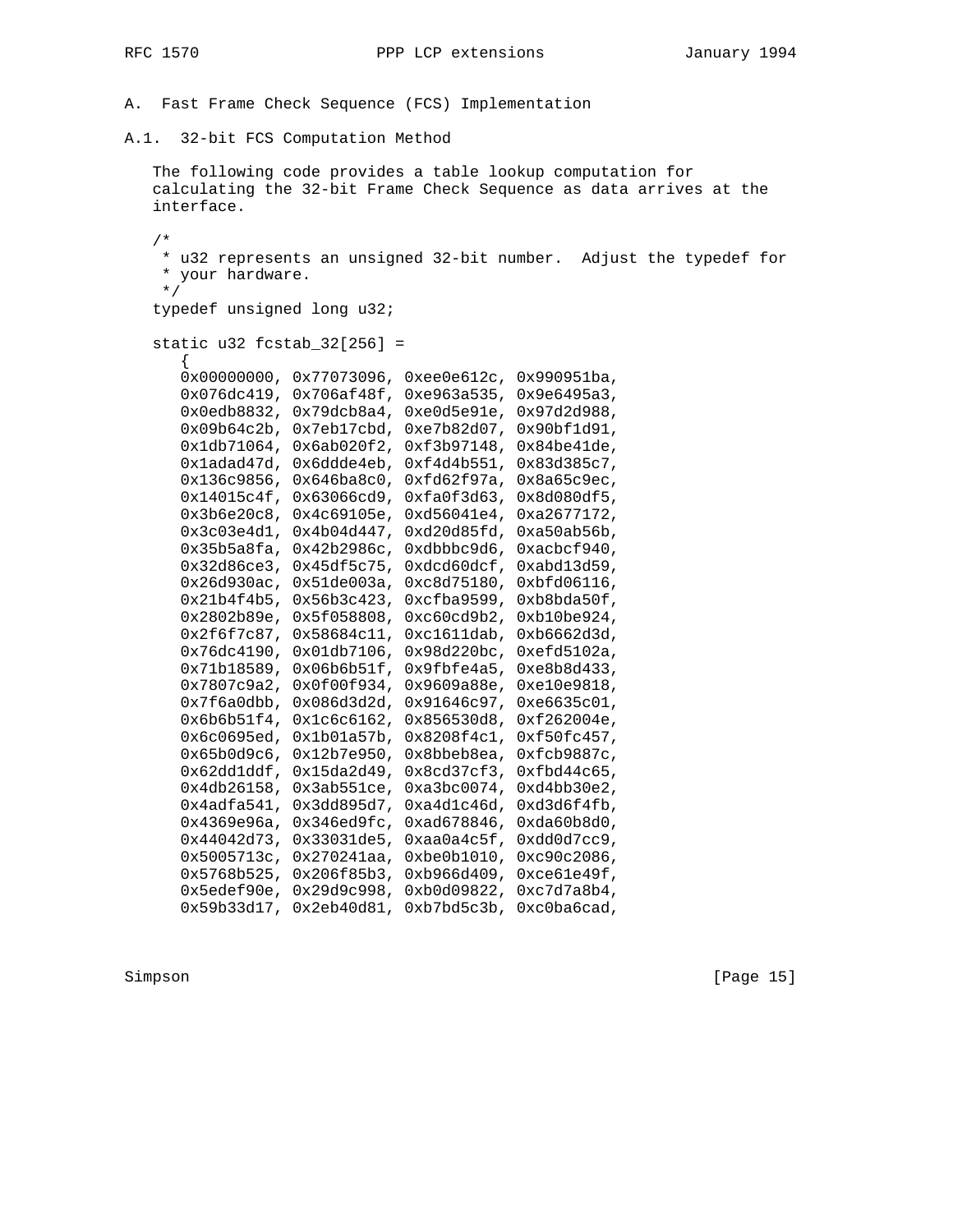```
 0xedb88320, 0x9abfb3b6, 0x03b6e20c, 0x74b1d29a,
       0xead54739, 0x9dd277af, 0x04db2615, 0x73dc1683,
       0xe3630b12, 0x94643b84, 0x0d6d6a3e, 0x7a6a5aa8,
       0xe40ecf0b, 0x9309ff9d, 0x0a00ae27, 0x7d079eb1,
       0xf00f9344, 0x8708a3d2, 0x1e01f268, 0x6906c2fe,
       0xf762575d, 0x806567cb, 0x196c3671, 0x6e6b06e7,
       0xfed41b76, 0x89d32be0, 0x10da7a5a, 0x67dd4acc,
      0xf9b9df6f, 0x8ebeeff9, 0x17b7be43, 0x60b08ed5,
      0xd6d6a3e8, 0xa1d1937e, 0x38d8c2c4, 0x4fdff252,
       0xd1bb67f1, 0xa6bc5767, 0x3fb506dd, 0x48b2364b,
       0xd80d2bda, 0xaf0a1b4c, 0x36034af6, 0x41047a60,
       0xdf60efc3, 0xa867df55, 0x316e8eef, 0x4669be79,
      0xcb61b38c, 0xbc66831a, 0x256fd2a0, 0x5268e236,
      0xcc0c7795, 0xbb0b4703, 0x220216b9, 0x5505262f,
       0xc5ba3bbe, 0xb2bd0b28, 0x2bb45a92, 0x5cb36a04,
       0xc2d7ffa7, 0xb5d0cf31, 0x2cd99e8b, 0x5bdeae1d,
      0x9b64c2b0, 0xec63f226, 0x756aa39c, 0x026d930a,
       0x9c0906a9, 0xeb0e363f, 0x72076785, 0x05005713,
      0x95bf4a82, 0xe2b87a14, 0x7bb12bae, 0x0cb61b38,
      0x92d28e9b, 0xe5d5be0d, 0x7cdcefb7, 0x0bdbdf21,
      0x86d3d2d4, 0xf1d4e242, 0x68ddb3f8, 0x1fda836e,
      0x81be16cd, 0xf6b9265b, 0x6fb077e1, 0x18b74777,
       0x88085ae6, 0xff0f6a70, 0x66063bca, 0x11010b5c,
       0x8f659eff, 0xf862ae69, 0x616bffd3, 0x166ccf45,
      0xa00ae278, 0xd70dd2ee, 0x4e048354, 0x3903b3c2,
      0xa7672661, 0xd06016f7, 0x4969474d, 0x3e6e77db,
       0xaed16a4a, 0xd9d65adc, 0x40df0b66, 0x37d83bf0,
       0xa9bcae53, 0xdebb9ec5, 0x47b2cf7f, 0x30b5ffe9,
       0xbdbdf21c, 0xcabac28a, 0x53b39330, 0x24b4a3a6,
       0xbad03605, 0xcdd70693, 0x54de5729, 0x23d967bf,
       0xb3667a2e, 0xc4614ab8, 0x5d681b02, 0x2a6f2b94,
       0xb40bbe37, 0xc30c8ea1, 0x5a05df1b, 0x2d02ef8d
      };
   #define PPPINITFCS32 0xffffffff /* Initial FCS value */
   #define PPPGOODFCS32 0xdebb20e3 /* Good final FCS value */
   /*
    * Calculate a new FCS given the current FCS and the new data.
    */
   u32 pppfcs32(fcs, cp, len)
       register u32 fcs;
       register unsigned char *cp;
       register int len;
\{ASSERT(sizeof (u32) == 4);ASSERT((u32) -1) > 0); while (len--)
```
Simpson [Page 16]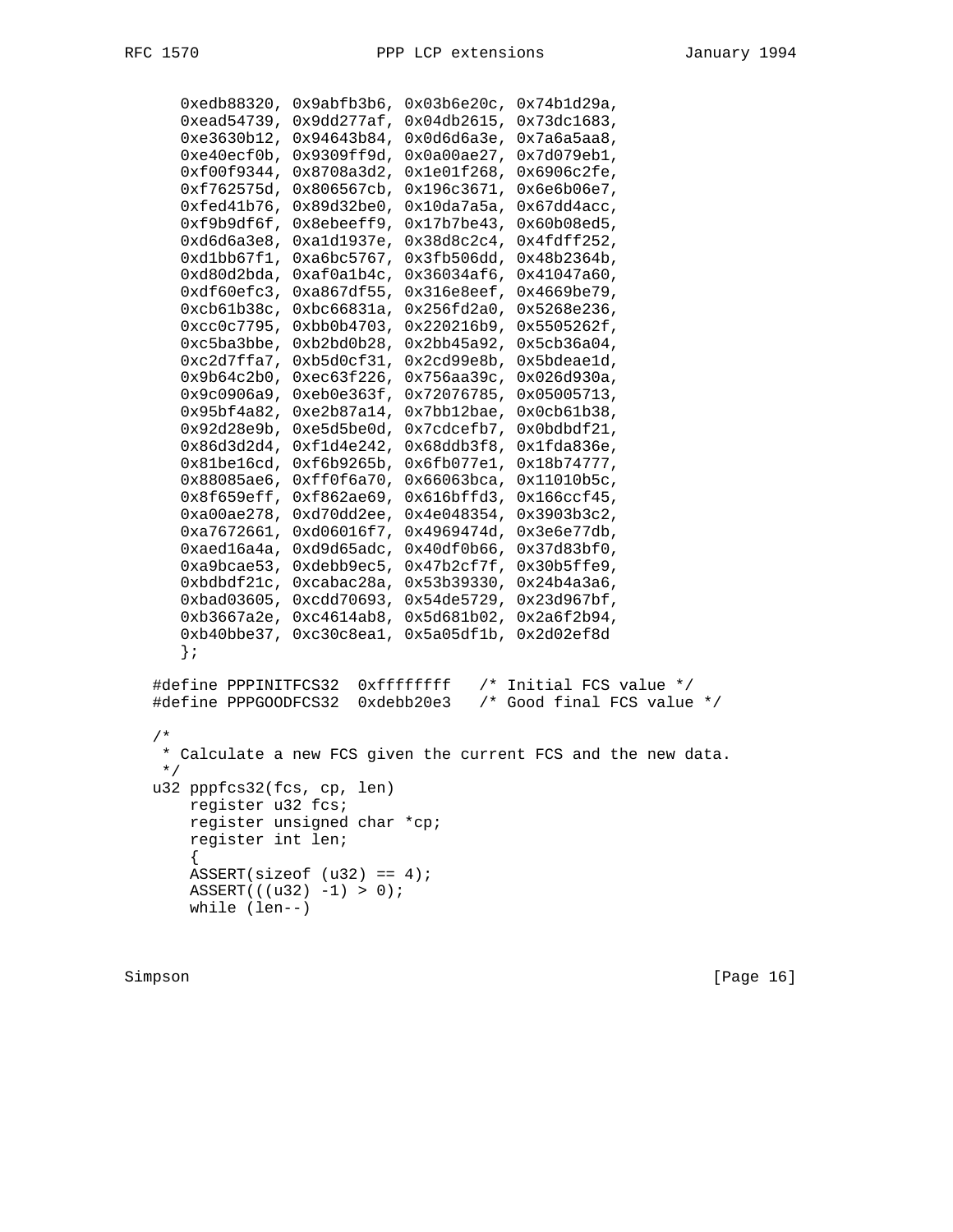```
fcs = (((fcs) >> 8) ^ fcstab_32[((fcs) ^ (*cp++)) & 0xff]);
        return (fcs);
 }
    /*
     * How to use the fcs
     */
    tryfcs32(cp, len)
        register unsigned char *cp;
        register int len;
    {
        u32 trialfcs;
        /* add on output */
        trialfcs = pppfcs32( PPPINITFCS32, cp, len );
       trialfcs ^= 0xffffffff;<br>
cp[len] = (trialfcs & 0x00ff);\bar{t}/t complement */<br>/* Least significant byte first */
       cp[len+1] = ((trialfcs \gg= 8) & Qx00ff);cp[len+2] = ((trialfcs \gg= 8) & 0x00ff);cp[len+3] = ((trialfcs \gg 8) & Qx00ff); /* check on input */
        trialfcs = pppfcs32( PPPINITFCS32, cp, len + 4 );
        if ( trialfcs == PPPGOODFCS32 )
            printf("Good FCS\n");
    }
```
Security Considerations

 Security issues are briefly discussed in sections concerning the Callback Configuration Option.

# References

- [1] Simpson, W., Editor, "The Point-to-Point Protocol (PPP)", RFC 1548, Daydreamer, December 1993.
- [2] Reynolds, J., and J. Postel, "Assigned Numbers", STD 2, RFC 1340, USC/Information Sciences Institute, July 1992.
- [3] Simpson, W., Editor, "PPP in HDLC Framing", RFC 1549, Daydreamer, December 1993.

Simpson [Page 17]